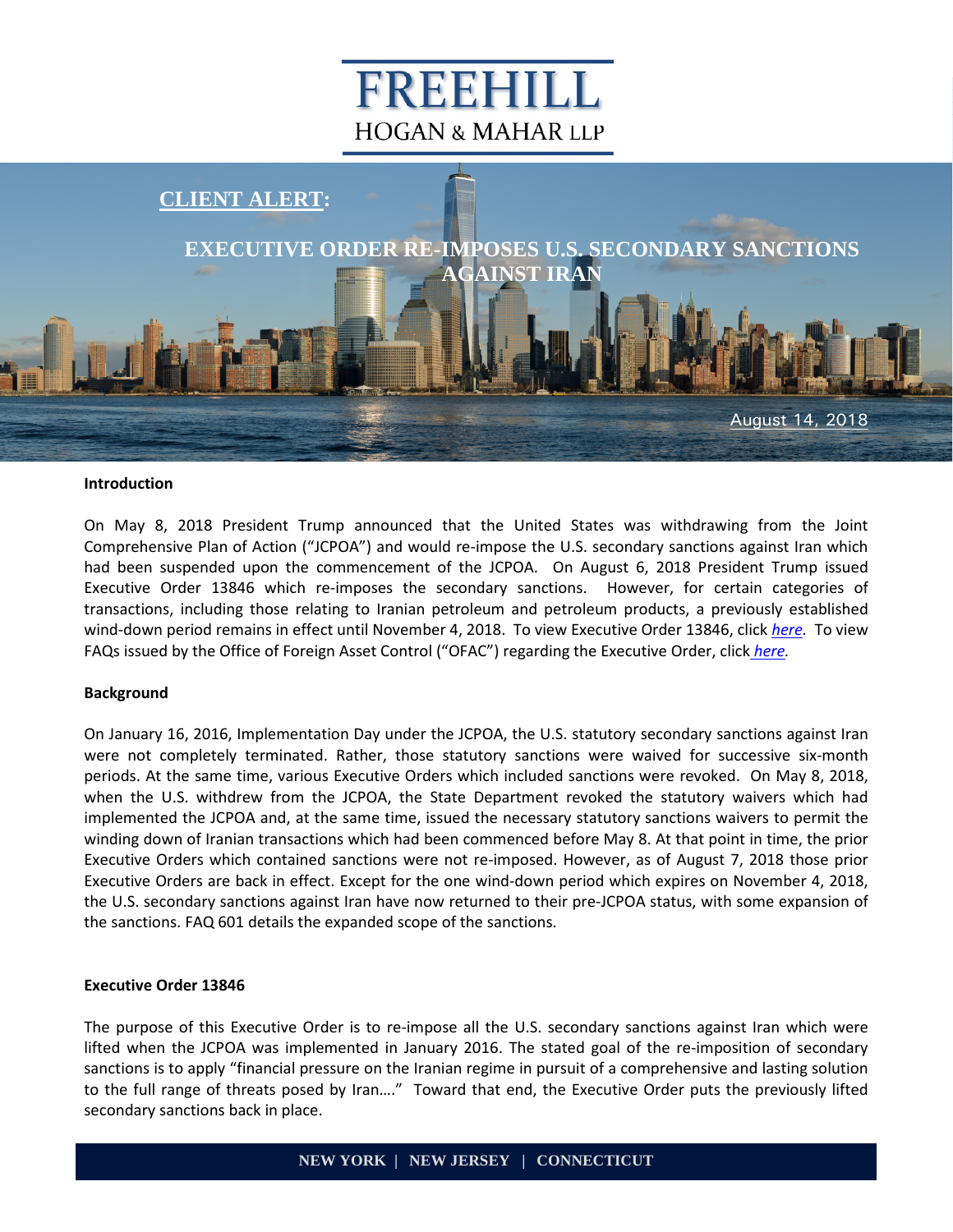#### Section 1

This section calls for the blocking of all property and interests in property that are in the United States, or that hereafter come within the United States, or which are in the possession and control of any U.S. persons, of any person who:

- (i) On or after August 7, 2018 assists in the purchase or acquisition of U.S. bank notes or precious metals by the Government of Iran.
- (ii) On or after November 5, 2018 materially assists, or provides goods or services in support of, the National Iranian Oil Company ("NIOC"), Naftiran Intertrade Company ("NICO"), or the Central Bank of Iran.
- (iii) On or after November 5, 2018 materially assists, or provides goods or services in support of:
	- (A) Any Iranian person on the U.S. Specially Designated Nationals List ("SDN List"), or
	- (B) Any person whose property is blocked under this Executive Order or under Executive Order 13599.
- **(iv)** Is part of the energy, shipping or shipbuilding sectors or Iran, operates a port in Iran, or knowingly provides significant financial, material, technological or other support to, or goods and services in support of, a person determined under Section  $1244(c)(2)(B)$  of the Iran Freedom and Counter-proliferation Act ("IFCA") to be part of the energy, shipping and shipbuilding sectors of Iran, to operate a port in Iran or to an Iranian person on the U.S. SDN List.

#### Section 2

This section provides for sanctions against foreign financial institutions who knowingly conduct or facilitate a significant financial transaction:

- (i) On or after August 7, 2018 for significant goods or services used in connection with the Iranian automotive sector;
- (ii) On or after November 5, 2018, on behalf of any Iranian person on the SDN List, or any person whose property is blocked under this Executive Order or under Executive Order 13599,
- (iii) On or after November 5, 2018 with NIOC or NICO, except for sales to those entities of refined petroleum products with a fair market value of less than \$1,000,000, or an aggregate value of less than \$5,000,000 over a 12 month period.
- (iv) On or after November 5, 2018 for the purchase, sale, acquisition, transport or marketing of petroleum, petroleum products or petrochemical products from Iran.

The sanctions relating to financial transactions involving petroleum and petroleum products will only apply if the President determines that there is a sufficient supply of such commodities from countries other than Iran to permit a significant reduction in the amount of petroleum and petroleum products purchased from Iran.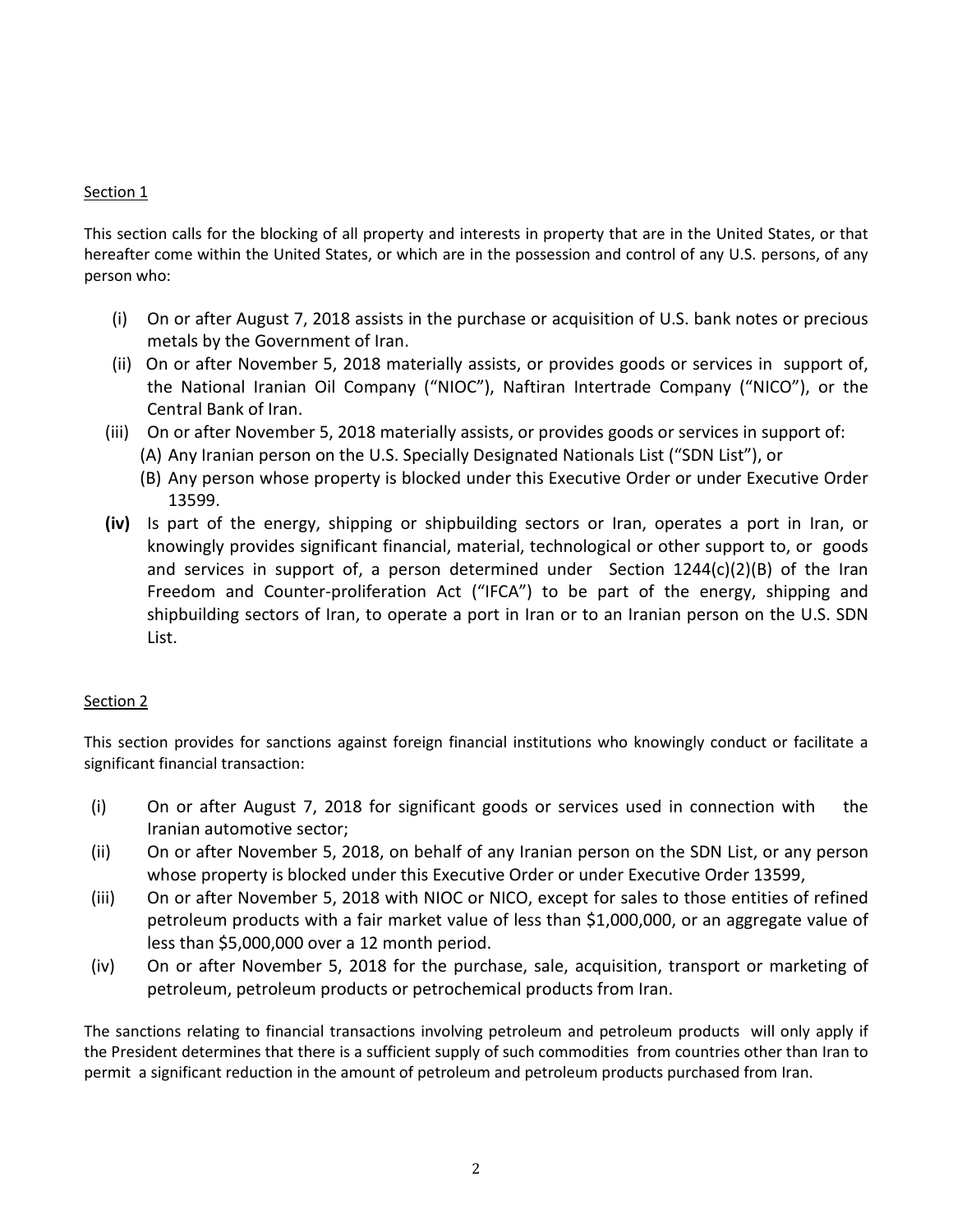This section shall not apply to any transactions for the provision of agricultural commodities, food, medicine or medical devices to Iran. This section will also not apply to a to a significant financial transaction by a foreign financial institution for the sale, supply or transfer to or from Iran of natural gas only if the financial transaction is solely for trade between the country with primary jurisdiction over the foreign financial institution and Iran, and any funds owed to Iran as a result of such trade are credited to an account located in the country with primary jurisdiction over the foreign financial institution.

If a foreign financial institution is determined to have engaged in sanctionable activity contrary to this section, the Secretary of the Treasury may prohibit the opening of a correspondent account or a payable-through account in the United States by that institution, or may impose strict conditions on maintaining such an account

## Section 3

A variety of sanctions, including freezing a person out of the U.S. financial system, may be imposed on any person who:

- (i) On or after August 7, 2018 knowingly engages in a significant transaction for the sale, supply or transfer to Iran of significant goods or services used in connection with the automotive sector of Iran;
- (ii) On or after November 5, 2018, knowingly engages in a significant transaction for the purchase, acquisition, sale, transport or marketing of petroleum, petroleum products or petrochemical products from Iran;
- (iii) Is a successor entity to an entity which is engaged in the activities described in (i) or (ii) above, owns or controls an entity which is engaged in the activities described in (i) or (ii) above, or is owned or controlled by an entity which is engaged in the activities described in (i) or (ii) above.

Once again, the sanctions relating to petroleum and petroleum products will only apply if the President determines that there is a sufficient supply of such commodities from countries other than Iran to permit a significant reduction in the volume of petroleum and petroleum products purchased from Iran.

Sections 4 and 5 of the Executive Order set forth the "menu-based" sanctions which may be imposed against persons who engage in sanctionable activity as described in Section 3.

Section 6 provides for the imposition of sanctions against a foreign financial institution that has conducted or facilitated a significant transaction related to the purchase or sale of Iranian rials or who has maintained significant accounts outside of Iran denominated in the Iranian rial.

Section 7 of the Executive Order provides for sanctions against any person who has diverted goods, including agricultural commodities, food, medicine and medical devices which are intended for the people of Iran, any person who has engaged in activities related to human rights abuses against the people of Iran, or any person who has engaged in activities related to censorship in Iran.

## Section 8

This is section of the Executive Order re-confirms the revocation by OFAC of General License H, which permitted foreign entities owned or controlled by U.S. persons to engage in Iran-related activities which are prohibited to U.S. persons. OFAC revoked General License H on June 27, 2018 and at the same time issued a wind-down general license that authorizes, through November 4, 2018, the wind-down of activities involving Iran that were previously authorized by General License H. Section 8 of the Executive Order confirms that no foreign entity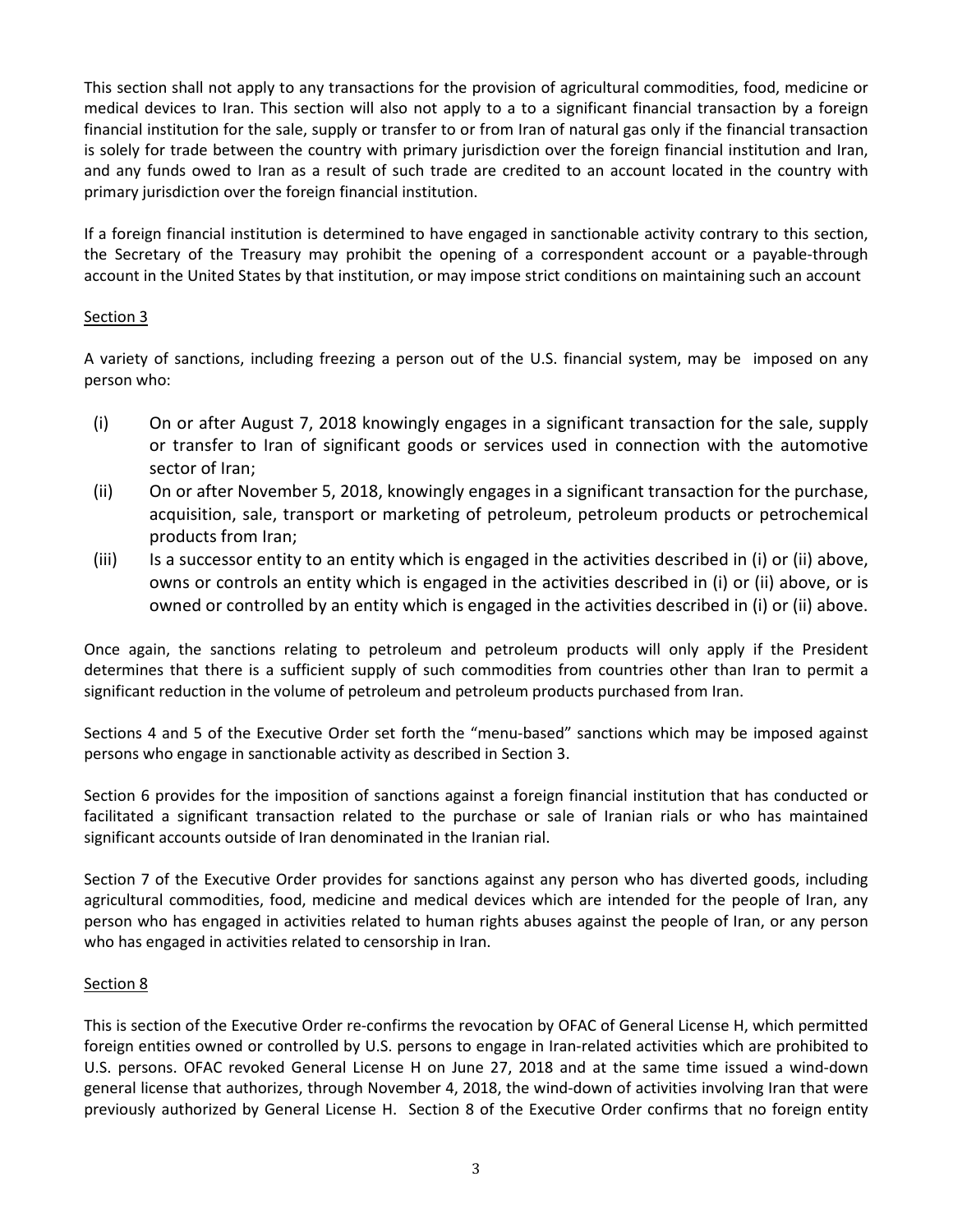owned or controlled by a U.S. person can engage directly or indirectly in any Iran-related transaction which would be prohibited if the transaction were engaged in by a U.S. person.

Note that penalties for violations of this section may be assessed against the U.S. person who owns or controls the foreign entity that engaged in the prohibited transaction.

## Section 9

Section 9 provides that Executive Order 13846 revokes and supersedes Executive Orders 13628 and 13716. Most of the provisions of Executive Order 13628 are repeated and included in Executive Order 13846. Executive Order 13716 was issued to implement the JCPOA and revoked prior Executive Orders 13574, 13590, 13622 and 13645. Those Executive Orders have now been restored.

## **The Wind-down Periods**

Two separate wind-down periods were established on May 8, 2018 for the winding-down of activities undertaken under the JCPOA sanctions relief, one for 90 days and the other for 180 days.

The 90 day wind-down period expired on August 6, 2018 and, as stated in FAQ 606, the following activities became sanctionable from August 7 onward:

- The purchase or acquisition of U.S. dollar banknotes by the Government of Iran;
- Iran's trade in gold or precious metals;
- The direct or indirect sale, supply, or transfer to or from Iran of graphite, raw, or semi-finished metals such as aluminum and steel, coal, and software for integrating industrial processes (see Section 1245 of IFCA);
- Significant transactions related to the purchase or sale of Iranian rials, or the maintenance of significant funds or accounts outside the territory of Iran denominated in the Iranian rial;
- The purchase, subscription to, or facilitation of the issuance of Iranian sovereign debt; and
- Transactions with Iran's automotive sector.

Note that Section 1245(a)(1) does not make the sale, supply or transfer to or from Iran of the materials listed in Section 1245(d) (graphite, raw or semi-finished metals, etc.) sanctionable under all circumstances. Instead, those activities are sanctionable if:

- Iran is using any materials as a medium for barter, swap or any other exchange transaction; or
- Iran is listing any of the materials as assets of the Government of Iran for purposes of the national balance sheet; or
- The material is to be used in connection with the energy, shipping, or shipbuilding sectors of Iran or any sector of the Iranian economy controlled directly or indirectly by Iran's Revolutionary Guard Corps; or
- The material is sold, supplied or transferred to or from an Iranian person on the SDN List; or
- The material is to be used in the nuclear, military or ballistic missile programs of Iran.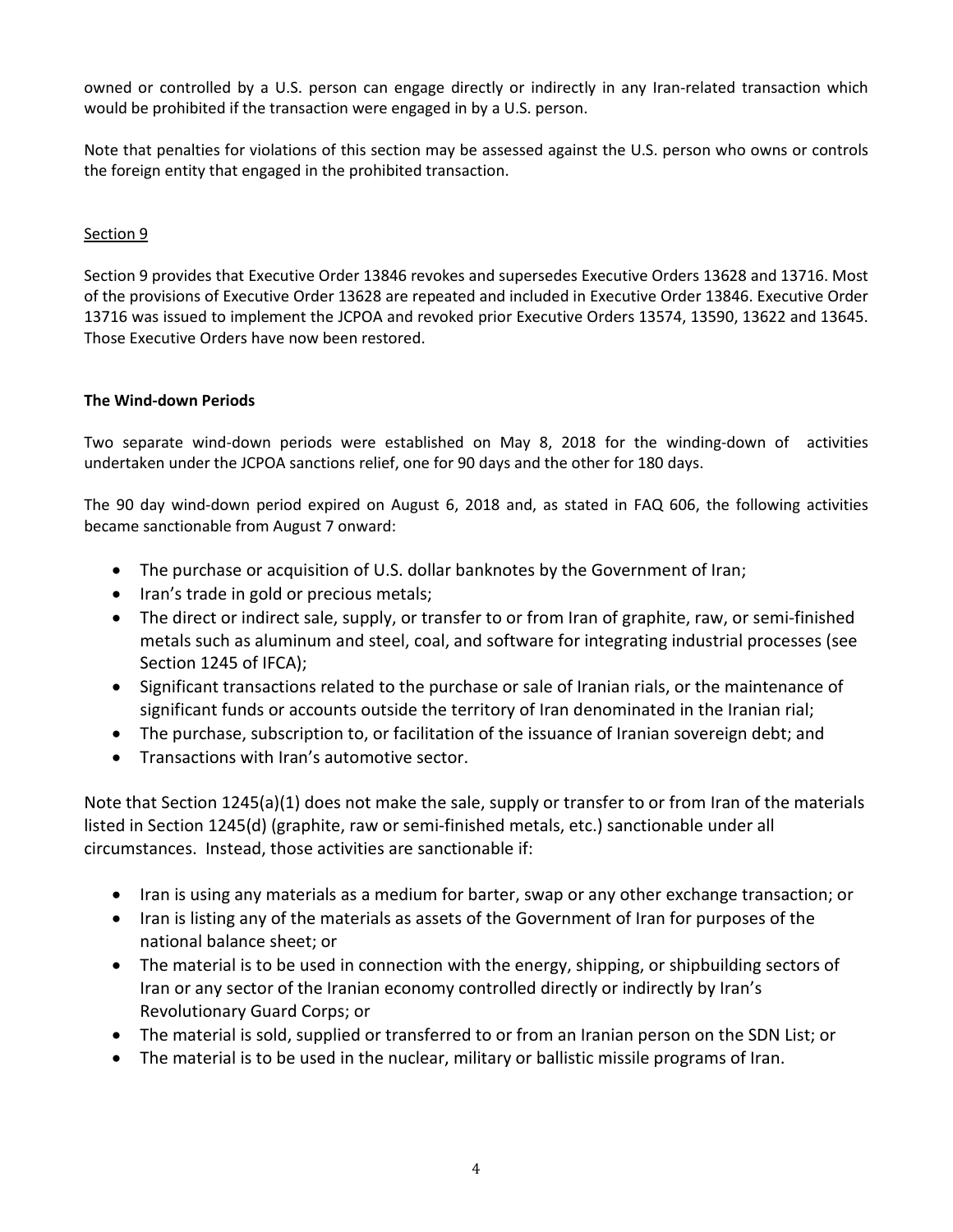In recent conversations OFAC has expressed strong reservations regarding the transparency of Iranian transactions, questioning whether it is possible to be confident in the identity of the suppliers, shippers, receivers or end-users of cargoes shipped to and from Iran. As a consequence, OFAC has suggested that non-U.S. entities engaged in the shipment of IFCA Section 1245 materials to of from Iran should use "extreme caution" to ensure that they are not engaged in a sanctionable activity

After 180 days, on November 4, 2018, sanctions will be re-imposed on:

- Iran's port operators, and shipping and shipbuilding sectors, including on the Islamic Republic of Iran Shipping Lines (IRISL), South Shipping Line Iran, or their affiliates;
- Petroleum-related transactions with, among others, the National Iranian Oil Company (NIOC), Naftiran Intertrade Company (NICO), and National Iranian Tanker Company (NITC), including the purchase of petroleum, petroleum products, or petrochemical products from Iran;
- Transactions by foreign financial institutions with the Central Bank of Iran and designated Iranian financial institutions under Section 1245 of the National Defense Authorization Act for Fiscal Year 2012 (NDAA);
- The provision of specialized financial messaging services to the Central Bank of Iran and Iranian financial institutions described in Section 104(c)(2)(E)(ii) of the Comprehensive Iran Sanctions and Divestment Act of 2010 (CISADA);
- The provision of underwriting services, insurance, or reinsurance; and
- Iran's energy sector.

# **Dealings with Iranian Port Operators**

A question which frequently arises is whether, after November 4, all dealings with Iranian Port operators will be sanctionable. On August 6, 2018 OFAC issued a new FAQ, FAQ 315, dealing with this issue. After cautioning that there should be no dealings with a port operator which has been designated to the U.S. SDN List, the FAQ then reads in relevant part:

*However, to the extent that a shipping company transacts with port operators in Iran that have been identified as such under IFCA but not otherwise designated, and as long as such payments are limited strictly to routine fees including port dues, docking fees, or cargo handling fees, paid for the loading and unloading of non-sanctioned goods at Iranian ports, we anticipate that such transactions would not be considered significant transactions for the purposes of IFCA. Nonroutine and/or large payments or fees that materially exceed standard industry rates could expose a person to sanctions. Furthermore, providing any port operator in Iran with any significant financial, material, technological, or other support could expose a person to sanctions. [08-06-18]* 

Therefore, it appears that routine payments to a port operator relating to the loading or discharging of non-sanctioned cargoes in Iran will not be a sanctionable activity.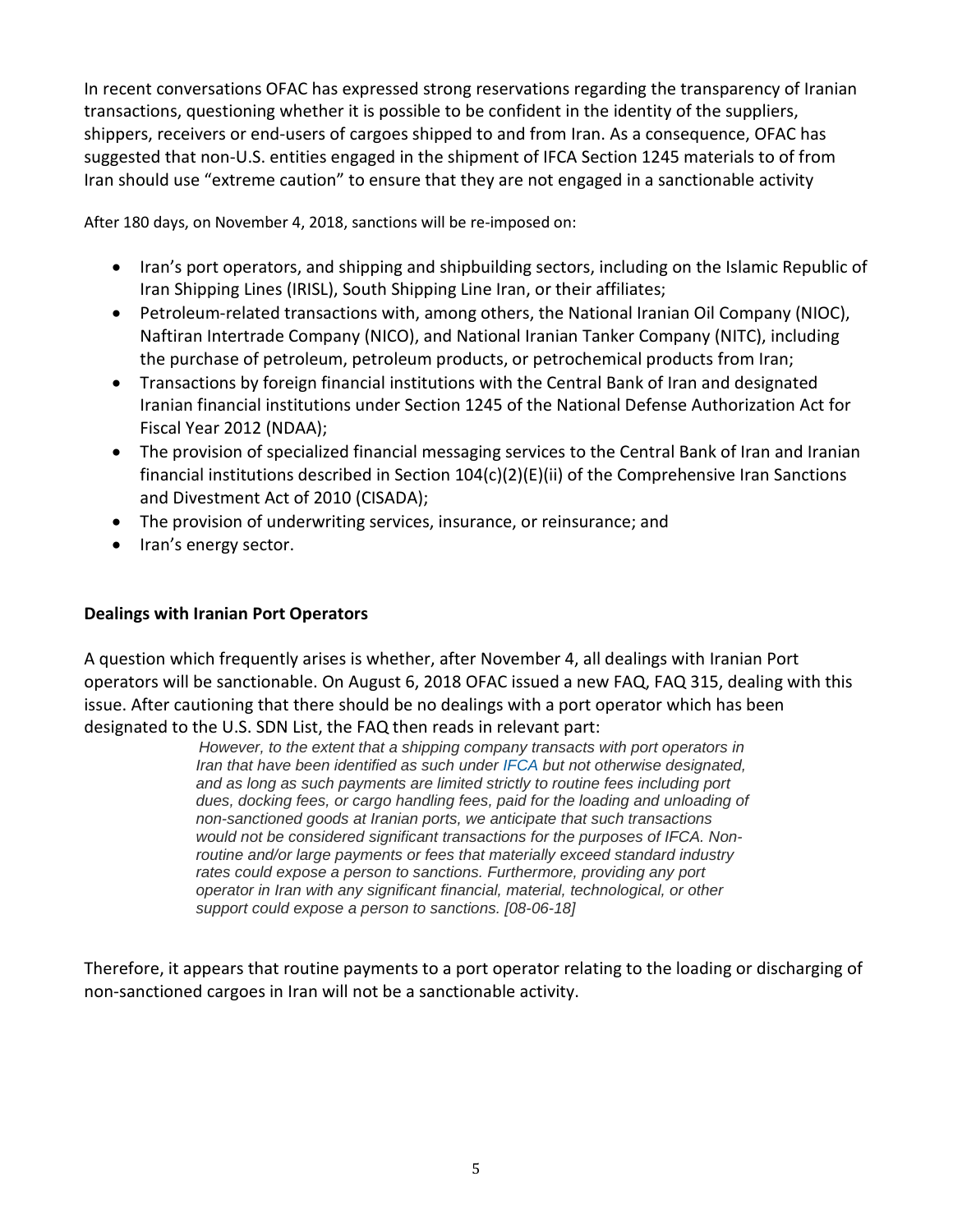# **EU Blocking Statute**

In an effort to counteract the re-imposition of U.S. secondary sanctions, the EU has updated what is known as a "Blocking Statute," which was first enacted in 1996 to protect European operators from the U.S. sanctions against Cuba, Libya and Iran. The Blocking Statute, which applies to all EU operators, has been updated to include all U.S. sanctions against Iran from 1996 to the present. The Blocking Statute attempts to protect EU operators from the effects of the U.S. secondary sanctions by providing the following relief:

- It nullifies in the EU the effect of any foreign decision, including court rulings and arbitration awards, based on the sanctions listed under the blocking statute.
- It allows EU operators to recover damages caused by the application of the sanctions from "the natural or legal person or any other entity causing the damages or from any person acting on its behalf or intermediary."
- It allows EU operators to seek an authorization to comply with the sanctions, if failing to do so would cause serious harm to their interests.

The Blocking Statute does not require EU operators to deal with Iran, but rather seeks to create an environment in which an operator can make a free decision as to whether to trade with Iran or not, without being pressured by the U.S. secondary sanctions. It remains to be seen whether the Blocking Statute passed by the EU, effective as of August 7, 2018, will counteract the U.S. secondary sanctions. There does not appear to be any way for the blocking statute to protect EU operators from the ultimate U.S. penalties, that is, a blocking of the operator's property in the U.S. and loss of access to the U.S. financial system. That being the case, the extent to which the Blocking Statute will counteract the U.S. secondary sanctions is questionable.

The EU Blocking Statute, Regulation 2018/1100, with an attached Annex of affected legislation, can be viewed by clicking *[here.](https://www.freehill.com/wp-content/uploads/2018/08/NYDOCS1-489922-v1-Regulations_for_Client_Alert.pdf)* A Guidance Note issued by the EU with respect to the updated Blocking Statute can be viewed *[here.](https://www.freehill.com/wp-content/uploads/2018/08/NYDOCS1-489923-v1-Guidance_Note_for_Client_Alert.pdf)*

#### **Summary**

With the re-imposition of the U.S. secondary sanctions against Iran, companies that had resumed trading with Iran must now recalibrate and assess whether their trading activities are now or will be sanctionable after November 4, 2018. The stated goal of the re-imposed sanctions is to pressure Iran back to the negotiating table and to achieve a comprehensive agreement addressing not only Iran's nuclear program but also its ballistic missile program and its activities in support of other regimes and terrorist groups. Since the U.S. has not been joined by the EU, Russia and China in re-imposing the pre-JCPOA sanctions, it seems likely that in order to exert maximum pressure OFAC will apply a strict interpretation of the sanctions and will enforce them with renewed vigor.

Any parties trading with Iran should now exercise caution and carefully review the status of the U.S. secondary sanctions against Iran to determine whether their activities may expose them to penalties.